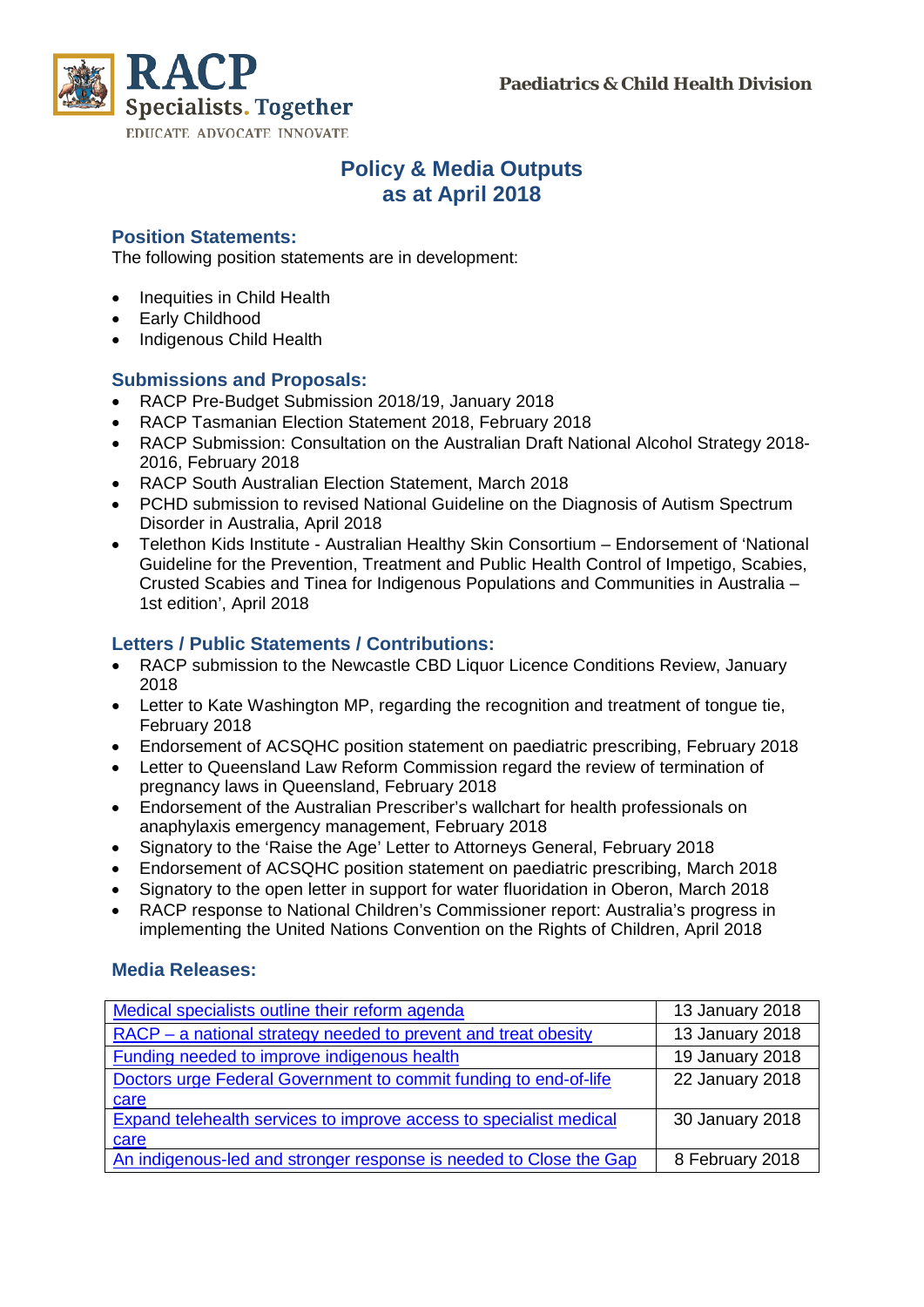

EDUCATE ADVOCATE INNOVATE

| Fight to cure cancer receives funding boost                         | 8 February 2018  |
|---------------------------------------------------------------------|------------------|
| Specialists push for investment to improve the health of Australian | 12 February 2018 |
| children                                                            |                  |
| Doctors warn against unnecessary CT scans in children presenting    | 16 April 2018    |
| with new onset seizures                                             |                  |
| March for asylum-seekers in detention                               | 7 April 2018     |

## **External Roundtables/Meetings – RACP/PCHD representation:**

| <b>Name of Meeting</b>                      | Representative      | Date of meeting |
|---------------------------------------------|---------------------|-----------------|
| National Roundtable on the Mental Health of | Dr Jacqueline Small | 27 March 2018   |
| People with Intellectual Disability         |                     |                 |

# **Current External Appointments – RACP/PCHD representation:**

| <b>Name of External Body</b>                                                                   | <b>Representative</b> | Date/Term of               |
|------------------------------------------------------------------------------------------------|-----------------------|----------------------------|
|                                                                                                |                       | office                     |
| National Tuberculosis Advisory Committee                                                       | Prof Ben Marais       | May 2016 -                 |
| (NTAC)                                                                                         |                       | May 2021                   |
| NSW Health SSCPU. SoCP - Paediatric                                                            | Dr Anne Durkan        | August 2016 -              |
| <b>Nephrology Working Group</b>                                                                |                       | current                    |
| Perinatal Society of Australia and New Zealand                                                 | Dr Jane Alsweiler     | September 2016             |
| Policy Committee (PSANZ)                                                                       |                       | - September                |
|                                                                                                |                       | 2018                       |
| NSW Health SSCPU. SoCP - General                                                               | Dr Hala Katf          | October 2016 -             |
| <b>Paediatrics Working Group</b>                                                               |                       | current                    |
| NSW Health SSCPU. SoCP - Paediatric                                                            | Dr Simon Paget        | October 2016 -             |
| <b>Rehabilitation Working Group</b><br>NSW Health SSCPU, SoCP - Paediatric                     |                       | current                    |
|                                                                                                | Dr Carolyn Ellaway    | January 2017 -             |
| <b>Clinical Genetics Working Group</b>                                                         |                       | current                    |
| Australian Government's Department of Health                                                   | Prof Heather Jeffery  | February 2017 -            |
| 'Breastfeeding Expert Reference Group' (ERG)<br>Conjoint Committee for Recognition of Training | Dr Looi Ee            | current<br>February 2017 - |
| in Gastrointestinal Endoscopy (CCRTGE)                                                         |                       | February 2020              |
| The National Health & Medical Research                                                         | A/Prof John Sinn      | February 2017 -            |
| Council (NHMRC) Vitamin K Working                                                              |                       | December 2018              |
| Committee                                                                                      |                       |                            |
| NSW Health SSCPU. SoCP - Paediatric                                                            | Dr Melanie Wong       | April 2017 -               |
| Immunology and Allergy Working Group                                                           |                       | current                    |
| NSW Health SSCPU, SoCP - Paediatric                                                            | Dr Sharon Ryan        | April 2017 -               |
| Palliative Medicine Working Group                                                              |                       | current                    |
| NSW Health SSCPU, SoCP - Paediatric                                                            | Dr Philip Britton &   | April 2017 -               |
| <b>Infectious Diseases Medicine Working Group</b>                                              | A/Prof Pamela         | current                    |
|                                                                                                | Palasanthiran         |                            |
| NSW Health SSCPU, SoCP - Paediatric                                                            | Dr Mark Greenhalgh    | April 2017 -               |
| Neonatal & Perinatal Medicine Working Group                                                    |                       | current                    |
|                                                                                                |                       |                            |
| NSW Health SSCPU. SoCP - Paediatric                                                            | Prof Peter Procopis   | April 2017 -               |
| <b>Neurology Working Group</b>                                                                 |                       | current                    |
| NSW Health SSCPU, SoCP - Paediatric                                                            | Dr Frank Alvaro & Dr  | April 2017 -               |
| <b>Medical Oncology Working Group</b>                                                          | <b>Toby Trahair</b>   | current                    |